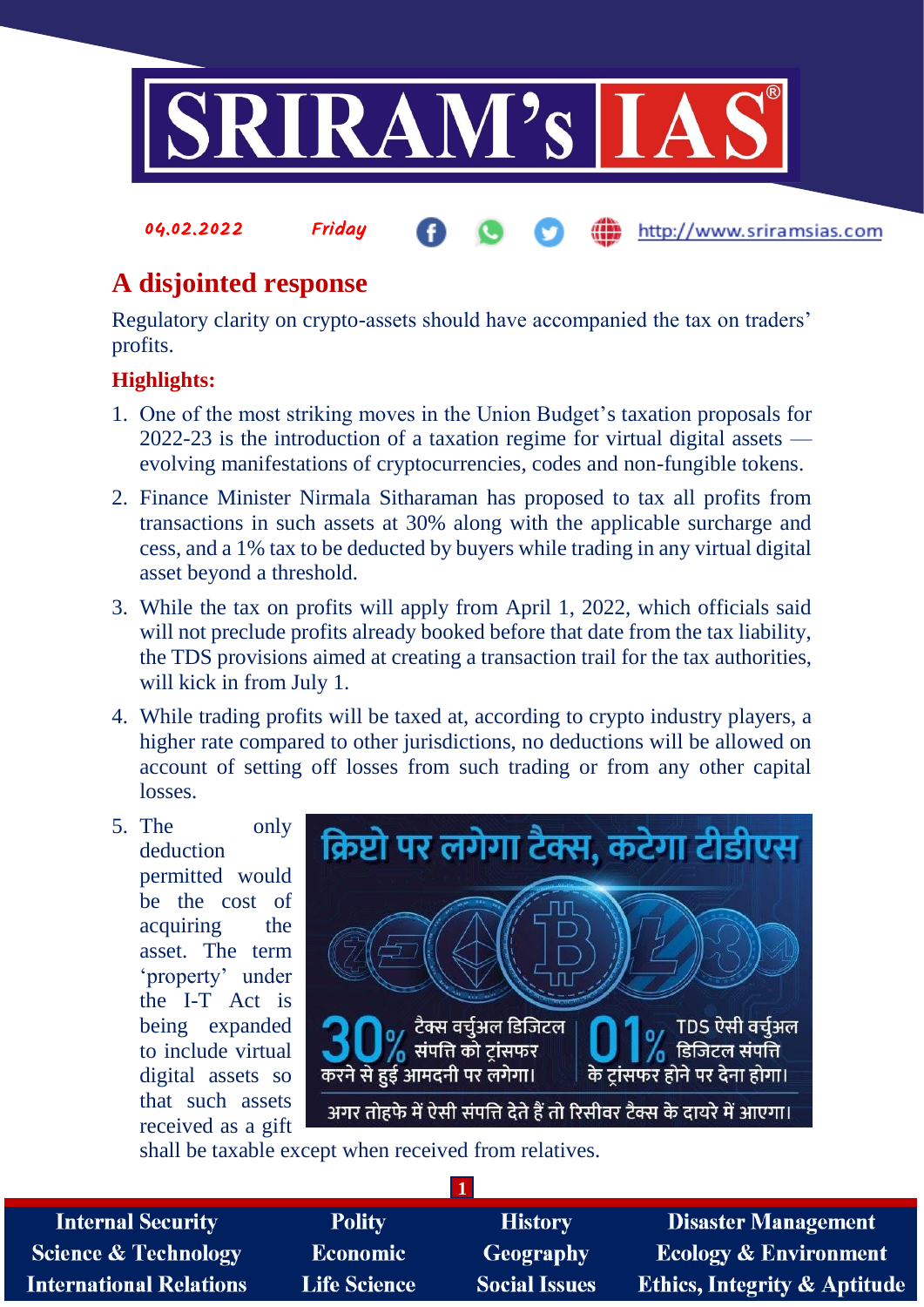

## **Legal status unclear:**

04.02.2022 Friday

- 1. However, the taxation regime by itself, Ms Sitharaman has emphasised, does not grant legitimacy to the trade in these currently unregulated assets. A consultation process is underway, which will determine the legal position of such assets.
- 2. This provides some relief for the growing flock of crypto investors. The Government may still not consider them fully legit, yet the tax regime indicates the hard option of an outright ban that was signalled in the nomenclature of a proposed crypto law last year is off the table.
- 3. All this time, India's youth, who the Prime Minister worried were being lured by crypto players' misleading ads, continue to be swayed, with no norms brought in place to rein in such ballyhoo, and no regulatory watch.
- 4. The delay in arriving at a decision on legitimacy also pre-empts Indian startups and innovators from developing products and ideas that can be scaled up globally given the nature of these assets.
- 5. The Government had indicated a forward-looking approach to crypto market oversight. It is time those words are matched with a clear regulatory framework soon instead of ambiguous waffling and dithering.



## **Understanding NFTs:**

**Internal Security Science & Technology International Relations** 

**Life Science** 

**Geography Social Issues** 

**Ecology & Environment Ethics, Integrity & Aptitude** 

http://www.sriramsias.com